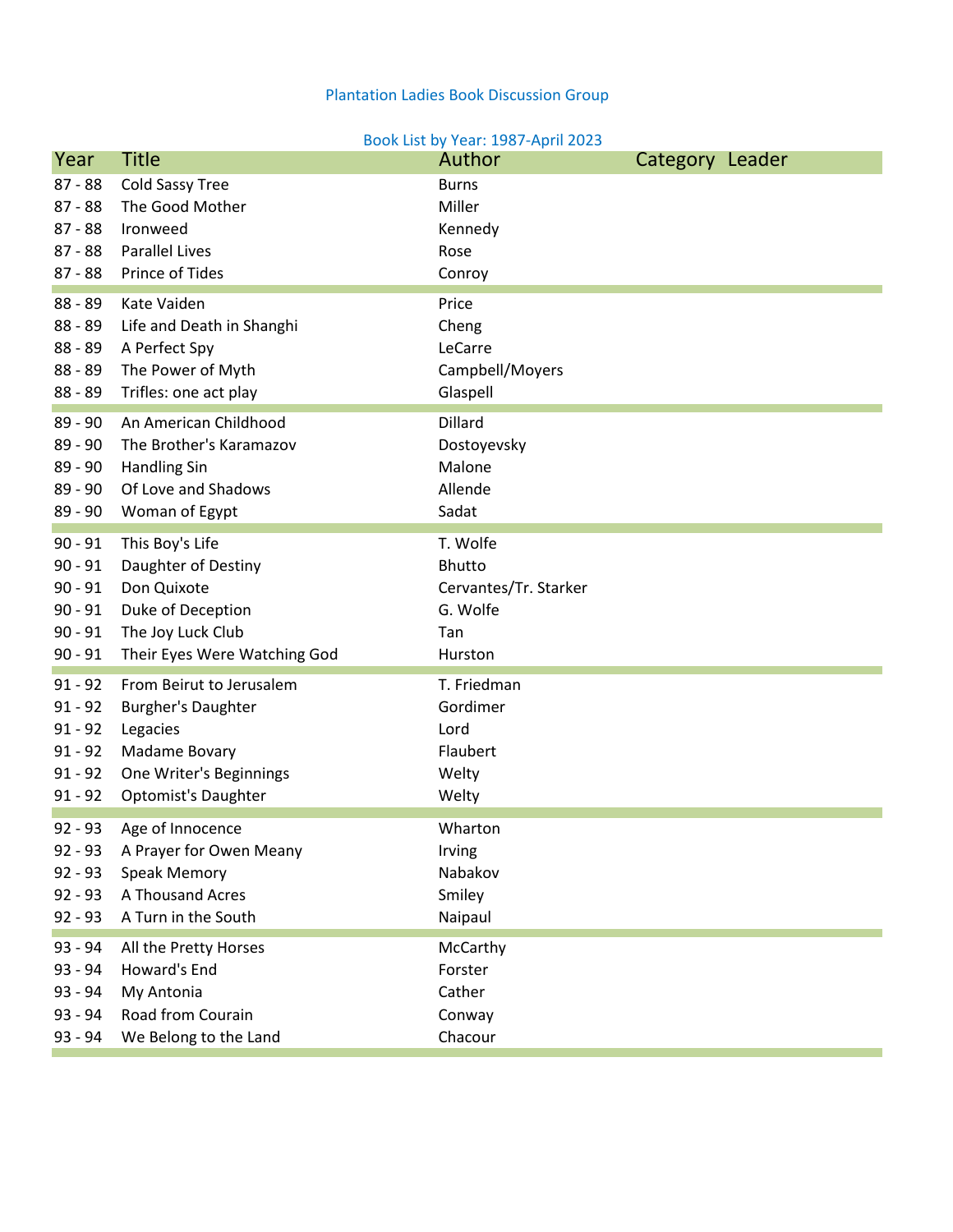| Year      | <b>Title</b>                            | Author                | Category Leader |  |
|-----------|-----------------------------------------|-----------------------|-----------------|--|
| $94 - 95$ | The Bostonians                          | James                 |                 |  |
| $94 - 95$ | Composing A Life                        | Bateson               |                 |  |
| $94 - 95$ | Den of Lions                            | Anderson              |                 |  |
| 94 - 95   | The Power and the Glory                 | Greene                |                 |  |
| $94 - 95$ | The Shipping News                       | Prouix                |                 |  |
| $95 - 96$ | Crossing to Safety                      | Stegner               |                 |  |
| $95 - 96$ | Mornings of Horseback                   | McCullough            |                 |  |
| $95 - 96$ | Murther and Walking Spirits             | <b>Davies</b>         |                 |  |
| $95 - 96$ | The Scarlet Letter                      | Hawthorne             |                 |  |
| $95 - 96$ | The Stone Diaries                       | Shield                |                 |  |
| $96 - 97$ | In The Beauty of the Lillies            | Updike                |                 |  |
| $96 - 97$ | Emily Dickenson Symposium               |                       | D. Porter       |  |
| $96 - 97$ | Drinking the Rain                       | Schulman              |                 |  |
| $96 - 97$ | Time Present, Time Past                 | <b>Bill Bradley</b>   |                 |  |
| $96 - 97$ | Yellow Raft in Blue Water               | Dorris                |                 |  |
| $97 - 98$ | Adventures of Huckleberry Finn          | Twain                 |                 |  |
| $97 - 98$ | Angela's Ashes                          | McCOurt               |                 |  |
| $97 - 98$ | Any Book by                             | Mrj. Kinnan Rawlings  |                 |  |
| $97 - 98$ | The Blue Flower                         | Fitzgerald            |                 |  |
| $97 - 98$ | Obasan                                  | Kogowa                |                 |  |
| $97 - 98$ | Stranger in the Kingdom                 | Frank                 |                 |  |
| $98 - 99$ | American Sphinx                         | Ellis                 |                 |  |
| $98 - 99$ | The Color of Water                      | McBride               |                 |  |
| $98 - 99$ | Corelli's Mandolin                      | <b>DeBernieres</b>    |                 |  |
| 98 - 99   | An Instance of the Fingerposts          | Pears                 |                 |  |
| $98 - 99$ | Memoir's of a Geisha                    | Golden                |                 |  |
| $98 - 99$ | Personal History                        | Graham                |                 |  |
| $99 - 00$ | American Beach                          | Rymer                 |                 |  |
| $99 - 00$ | As I Lay Dying                          | Faulkner              |                 |  |
| $99 - 00$ | The Greatest Generation                 | <b>BrokawFaulkner</b> | Nonfiction      |  |
| $99 - 00$ | The Poisonwood Bible                    | Kingsolver            | Fiction         |  |
| $99 - 00$ | The Reader                              | <b>Schlink</b>        | Fiction         |  |
| $99 - 00$ | Tess of the D'Urberville                | Hardy                 | Classic         |  |
| $00 - 01$ | The Awakening                           | Chopin                |                 |  |
| $00 - 01$ | <b>Gertrude and Claudius</b>            | Updike                |                 |  |
| $00 - 01$ | One Hundred Years of Solitude           | Marquez               |                 |  |
| $00 - 01$ | Professor and The Madman                | Winchester            |                 |  |
| $00 - 01$ | South of the Border and West of the Sun | Murakami              |                 |  |
| $00 - 01$ | <b>Wild Decembers</b>                   | O'Brien               |                 |  |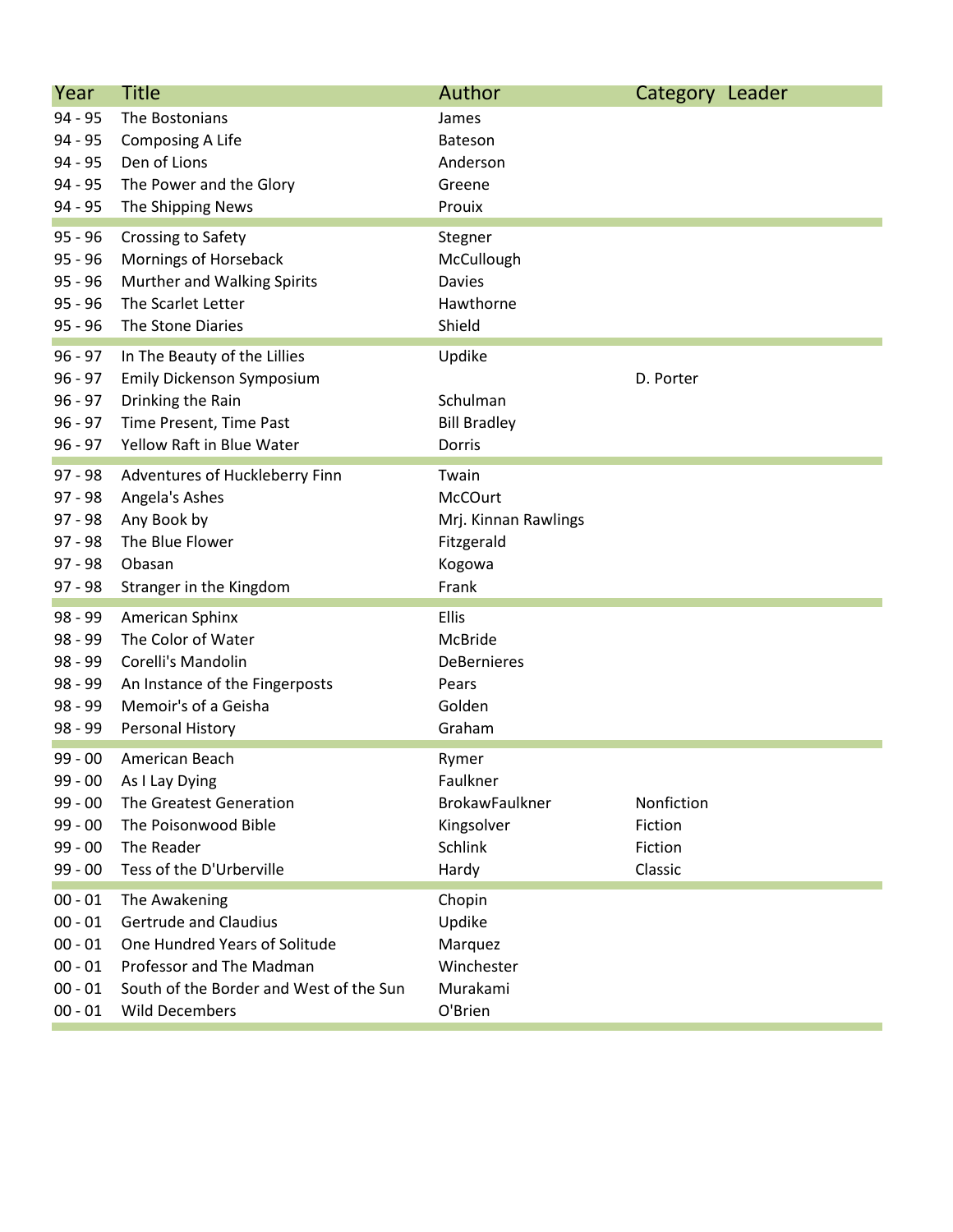| Year                                                               | <b>Title</b>                                                                                                                                                                                        | Author                                                                                                                            | Category                                                           | Leader                                                                                                                        |
|--------------------------------------------------------------------|-----------------------------------------------------------------------------------------------------------------------------------------------------------------------------------------------------|-----------------------------------------------------------------------------------------------------------------------------------|--------------------------------------------------------------------|-------------------------------------------------------------------------------------------------------------------------------|
| Oct-01<br><b>Nov-01</b><br>Jan-02<br>Feb-02<br>Mar-02<br>Apr-02    | <b>Under Wing</b><br><b>Red Tent</b><br>Death Cmes for the Archbishop<br><b>Protect and Defend</b><br>To Touch the Top of the Mountain<br>Galileo's Daughter                                        | Reeve Lindbergh<br>Anita Diament<br>Willa Cather<br><b>Richard North Patterson</b><br>Erik Weihenmayer<br>Dava Sobel              | Biography<br>Fiction<br>Classic<br>Mystery<br>Biography<br>Fiction | Barbara Wagner<br>Marge Hampton<br>Janet Anderson<br>Barbara O'Brien<br>Sally Rockwell<br>Jean Haines                         |
| Nov-02<br>Jan-03<br>Feb-03<br>Apr-03<br>Mar-03                     | Alice's Adventures in Wonderland and<br>All Over But The Shoutin'<br>The Johnstown Flood<br>Savage Beauty<br>Drowning Ruth                                                                          | Lewis Carroll<br><b>Rick Bragg</b><br>David McCullough<br>Nancy Mitford<br>Christina Schwarz                                      | Classic<br>Memoir<br>Nonfiction<br>Biography                       | Bababara Webster<br>Marge Phillipp<br><b>Edie Moore</b><br>Maggie Schwertner<br>Mary McCurry                                  |
| Oct-03<br>Nov-03<br>Jan-04<br>Feb-04<br>Mar-04<br>Apr-04           | Johnstown Flood<br>Islam: A Short History<br>Lady Chatterley's Lover<br>Devil In The White City<br>Atonement<br>Leap of Faith                                                                       | David McCullough<br>Karen Armstrong<br>D. H. Lawrence<br>Erik Larson<br>lan McEwan<br>Noor Al Hussein                             |                                                                    | Edie & RogerMoore<br>Janet Anderson<br><b>Judy Braucht</b><br>Dot Bolton<br>Joan Hackett<br><b>Edie Moore</b>                 |
| Oct-04<br>Nov-04<br>Jan-05<br>Jan-05<br>Feb-05<br>Mar-05<br>Apr-05 | American Women: 400 Years of Dolls,<br>Pompeii<br>The Romanov Prophesy<br>Harriet Tubman: The Road to Freedom<br>The Murder Room<br>Reading Lolita in Tehran<br>Michelangelo and the Pope's Ceiling | <b>Gail Collins</b><br><b>Robert Harris</b><br><b>Steve Berry</b><br>Catherine Clinton<br>P. D. James<br>Azar Nafisi<br>Ross King | Nonfiction<br>Hist Nvl<br>Biography<br>Mystery                     | Lois Albertine<br>Pat Pfaizer<br><b>Steve Berry</b><br><b>Barbara Duffus</b><br>Maggie Schwertner<br>Jean Haines<br>Dora Yelk |
| Oct-05<br>Nov-05<br>Jan-06<br>Feb-06<br>Mar-06<br>Apr-06           | The Kite Runner<br>Disgrace<br>Third Secret: A Novel of Suspense<br>The Great Gatsby<br>Nickel and Dimed<br>Never Have Your Dog Stuffed                                                             | <b>Khaled Hossein</b><br>J. M. Coetzee<br><b>Steve Berry</b><br>F. Scott Fitzerald<br>Barbara Ehrenreich<br>Alan Alda             | Fiction<br>Fiction<br>Mystery?<br>Fiction                          | Barbara Wagner<br>Dot Bolton<br><b>Steve Berry</b><br><b>Edie Moore</b><br>Jan Curry<br>Barbara Webster                       |
| Oct-06<br>Nov-06<br>Jan-07<br>Feb-07<br>Mar-07<br>Apr-07           | <b>Empire Falls</b><br><b>Team of Rivals</b><br>The Templar Legacy<br>My FBI<br>The Brooklyn Follies<br>Catcher in the Rye                                                                          | <b>Richard Russo</b><br>Doris Kearns Goodwin<br><b>Steve Berry</b><br>Louis Freeh<br>Paul Auster<br>J. D. Sallinger               | Fiction<br>Nonfiction<br>A-Bio<br>Fiction                          | <b>Barbara Duffus</b><br>Jean Haines<br><b>Steve Berry</b><br>Janet Peterson<br>Lois Albertine<br>Marge Hampton               |
| Oct-07<br><b>Nov-07</b><br>Jan-08<br>Feb-08<br>Mar-08<br>Apr-08    | March<br>The Woman in White<br>On Beauty<br>Suite Francaise<br>An American Life<br>Painted Veil                                                                                                     | <b>Geraldine Brooks</b><br><b>Wilkie Collins</b><br>Zadie Smith<br>Irene Nemirovsky<br>Walter Isaccson<br>Somerset Maugham        | Fiction<br>Classic                                                 | Jean Haines<br>Dot Bolton<br>Judy Forristal<br><b>Bev Crowley</b><br>Ann King<br>Maddy Franchi                                |
| Year                                                               | <b>Title</b>                                                                                                                                                                                        | Author                                                                                                                            | Category                                                           | Leader                                                                                                                        |
| Oct-08<br>Nov-08                                                   | The Pillars of the Earth<br>Uncle Tom's Cabin                                                                                                                                                       | Ken Follett<br><b>Harriet Beecher Stowe</b>                                                                                       | Fiction<br>Classic                                                 | Pat Pfalzer<br>Liz Pellino                                                                                                    |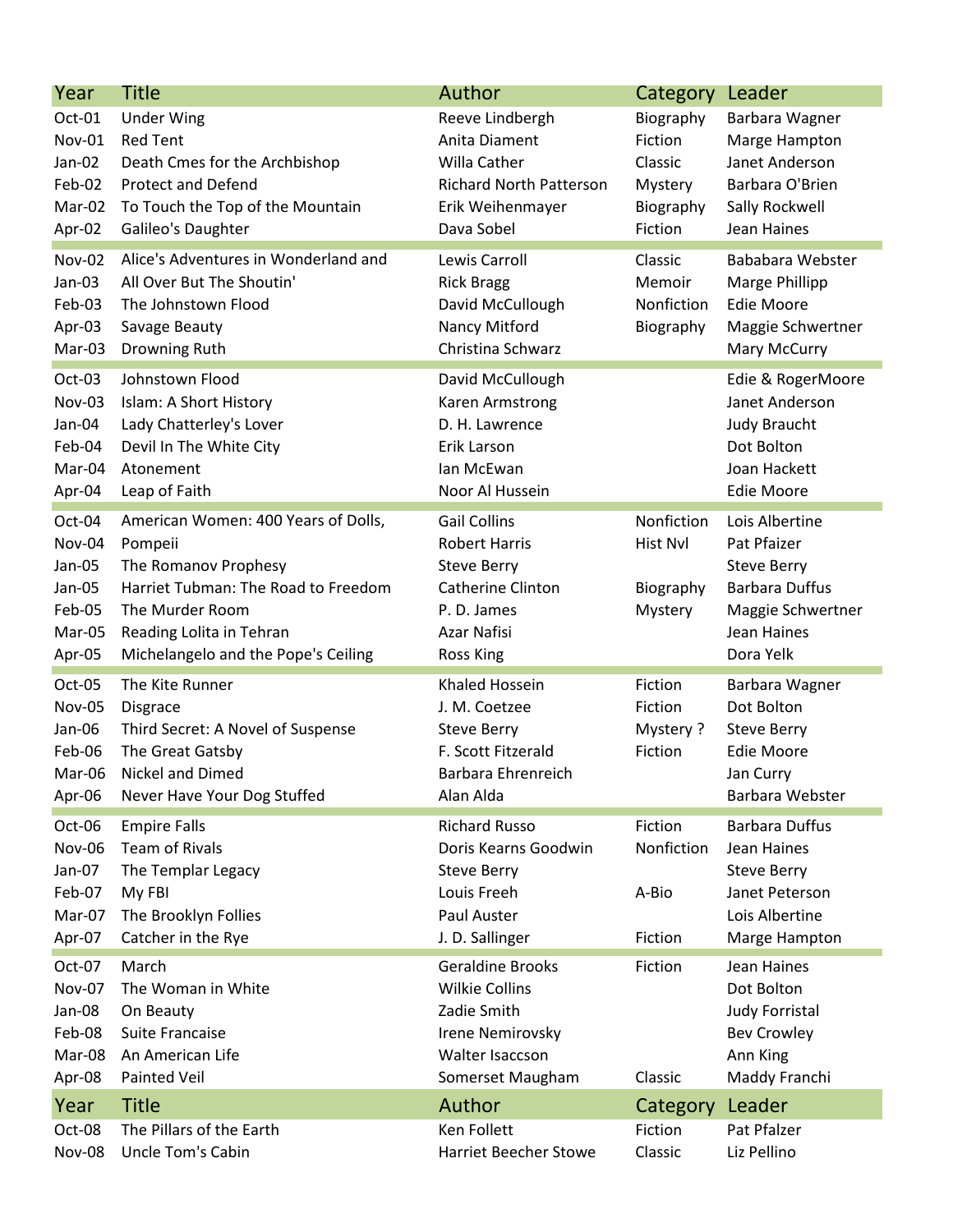| Jan-09        | The Book Thief                                          | Markus Zusak               | Fiction               | Jean Haines                            |
|---------------|---------------------------------------------------------|----------------------------|-----------------------|----------------------------------------|
| Feb-09        | <b>Wild Swans</b>                                       | <b>Jung Chang</b>          | $A - B$               | Tarnowsky                              |
| Mar-09        | Loving Frank                                            | Nancy Horan                | Biography             | Jo-Ann Leimberg                        |
| Apr-09        | People of the Book                                      | <b>Geraldine Brooks</b>    | Fiction               | <b>Barbara Duffus</b>                  |
| Oct-09        | The Guernsey Literary and Potato Peel Pie               | Mary Ann Shaffer           | Fiction               |                                        |
| Nov-09        | The Zoo Keeper's Wife                                   | Diane Ackerman             | Fiction               |                                        |
| $Jan-10$      | My Life in France                                       | Julia Child                | Biography             |                                        |
| Feb-10        | The Private Patient                                     | P.D. James                 | Mystery               | <b>Judy Forristal</b>                  |
| Mar-10        | The Bridge of San Luis Rey                              | <b>Thornton Wilder</b>     | Classic               | Liz Pellino                            |
| Mar-10        | The Movement of Bones                                   | Nola Perez                 | Biography             | Nola Perez                             |
| Apr-10        | Infidel                                                 | Ayann Hirsi Ali            | Biography             | Jo-Ann Leimberg                        |
| Oct-10        | Joan of Arc                                             | Mark Twain/                | Fiction               | Liz Pellino                            |
| <b>Nov-10</b> | The Elegence of the Hedgehog                            | <b>Muriel Barbery</b>      | Fiction               | Jean Haines                            |
| $Jan-11$      | The Necklace: 13 Women                                  | Cheryl Jarvis              | NonFiction            | Raelene Bowman                         |
| Feb-11        | Rebecca                                                 | Daphne du Maurier          | Classic               | Jan Currie                             |
| $Mar-11$      | Silas Marner                                            | George Eliot               | Classic               | Dot Bolton                             |
| Apr-11        | The Piano Teacher                                       | Janice Y. K. Lee           | Fiction               | Pat Pfalzer                            |
| Oct-11        | <b>Cutting for Stone</b>                                | Abraham Verghese           | Fiction               | None/All                               |
| <b>Nov-11</b> | A Town Like Alice                                       | <b>Nevil Shute</b>         | Classic               | Leslie Prusi & Lynda                   |
| $Jan-12$      | <b>Three Seconds</b>                                    | Anders Roslund & Borge     | Mystery               | Janet Petersen                         |
| Feb-12        | The Immortal Life of Henrietta Lacks                    | Rebecca Skloot             | NonFiction            | <b>Judy Forristal</b>                  |
| Mar-12        | Unbroken: A WWII Story of Survival,                     | Laura Hillenbrand          |                       | fiction, but really Maddy Franchi      |
| Apr-12        | J.D. Salinger: A Life                                   | Kenneth Slawenski          | Biography             | Patricia Benton                        |
|               |                                                         |                            |                       |                                        |
| $Oct-12$      | The Traveler's Gift                                     |                            | Fiction               | Flo Salerno                            |
| <b>Nov-12</b> | Pavilion of Women                                       | Andy Andrews<br>Pearl Buck | Classic               |                                        |
| $Jan-13$      |                                                         | John Grisham               |                       | None/All<br>Dora Yelk                  |
| Feb-13        | The Litigators                                          | Sara Wheeler               | Mystery<br>NonFiction |                                        |
| Mar-13        | The Magnetic North                                      | Debra Dean                 | Fiction               | Jo-Ann Leimberg                        |
| Apr-13        | The Madonnas of Leningrad<br><b>Catherine The Great</b> | <b>Robert Massie</b>       | Biography             | Maddy Franchi<br><b>Judy Forristal</b> |
| $Oct-14$      | <b>Rules of Civility</b>                                | <b>Amor Towles</b>         | Fiction               | Terri Dean                             |
| Nov-13        | It Can't Happen Here                                    | Sinclair Lewis             | Classic               | Kate Turk                              |
| $Jan-14$      | The Drowning House                                      | Elizabeth Black            | Mystery               | Dora Yelk                              |
| Feb-14        | When Everything Changed                                 | <b>Gail Collins</b>        | NonFiction            | Donna Scalia                           |
| Mar-14        | The Chaperone                                           | Laura Moriarty             | Fiction               | Maddy Franchi                          |
| Apr-14        | Never Fall Down                                         | Patricia McCormick         | Biography             | <b>Bev Crowley</b>                     |
| $Oct-14$      | The Husband's Secret                                    | Liane Moriarty             | Fiction               | Leslie Prusi                           |
| <b>Nov-14</b> | Cell                                                    | Robin Cook                 | Mystery               | <b>Judy Forristal</b>                  |
| $Jan-15$      | Rage for Fame                                           | Sylvia Jukes Morris        | Biography             | Linda Gibson                           |
| Feb-15        | A Passage to India                                      | E.M. Forster               | Classic               | Cathy Randall                          |
| Mar-15        | Citizens of London                                      | Lynne Olson                | NonFiction            | <b>Edie Carr</b>                       |
| Apr-15        | The Lowlands                                            | Jhumpa Lahiri              | Fiction               | Anne Read                              |
| Year          | Title                                                   | Author                     | Category              | Leader                                 |
| $Oct-15$      | Pearl Buck in China: A Journey to the Good              | <b>Hilary Spurling</b>     | NonFiction            | Donna Scalia                           |
| <b>Nov-15</b> | Go Set a Watchman                                       | Harper Lee                 | Fiction               | Cathy Fetzek                           |
| Jan-16        | Angle of Repose                                         | <b>Wallace Stegner</b>     | Classic               | Maddy Franchi                          |